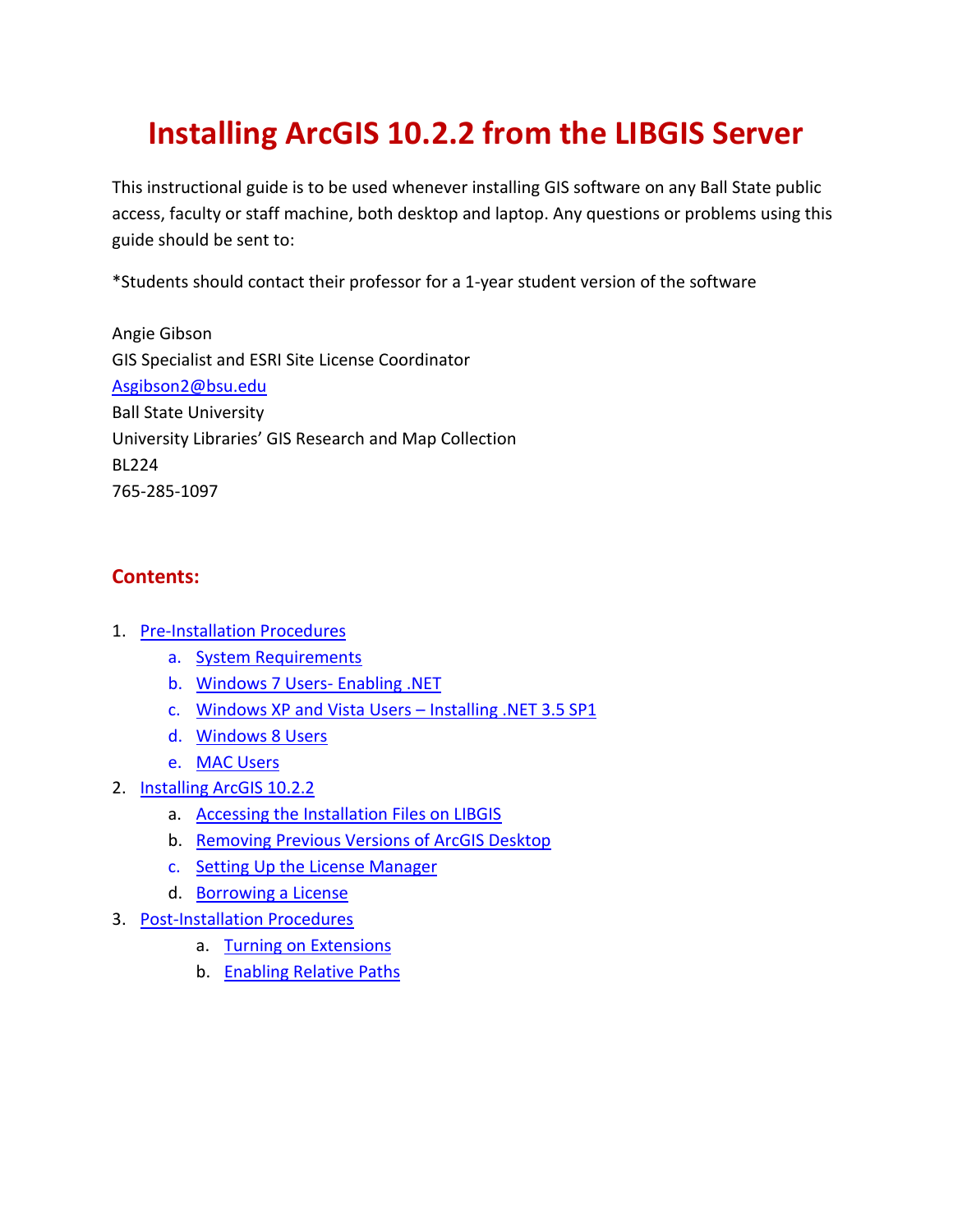## **Pre-Installation Procedures**

### <span id="page-1-0"></span>**Supported Operating Systems & Service Packs:**

From ESRI: [http://resources.arcgis.com/en/help/system](http://resources.arcgis.com/en/help/system-requirements/10.2/#/ArcGIS_for_Desktop/015100000002000000/)[requirements/10.2/#/ArcGIS\\_for\\_Desktop/015100000002000000/](http://resources.arcgis.com/en/help/system-requirements/10.2/#/ArcGIS_for_Desktop/015100000002000000/)

### <span id="page-1-1"></span>**Enabling or Installing .NET**

### **Windows 7 Users**

If your machine is running Windows 7, you must enable .NET features.

- 1. Go to Start>ControlPanel>Programs
- 2. Select " Turn Windows Features On or Off"
- 3. Expand the "Microsoft.NET Framework 3.5.1 Option
- 4. Check both of the folders in this option and click OK to close out of the options.
- <span id="page-1-2"></span>5. Restart your machine before installing the software.

### **Windows XP or Vista Users**

If you are running Windows Vista or XP, you must install Microsoft .Net 3.5.1 with SP 1 before you install the ArcGIS Desktop software.

- 1. Download the installer here: [http://www.microsoft.com/downloads/details.aspx?FamilyID=ab99342f](http://www.microsoft.com/downloads/details.aspx?FamilyID=ab99342f‐5d1a‐413d‐8319‐81da479ab0d7&displaylang=en)-5d1a-413d-8319-[81da479ab0d7&displaylang=en](http://www.microsoft.com/downloads/details.aspx?FamilyID=ab99342f‐5d1a‐413d‐8319‐81da479ab0d7&displaylang=en)
- <span id="page-1-3"></span>2. After you download the installer, make sure you run the installer so NET 3.5 SP1 is installed.

### **Windows 8 Users**

### [http://msdn.microsoft.com/en-us/library/hh506443\(v=vs.110\).aspx](http://msdn.microsoft.com/en-us/library/hh506443(v=vs.110).aspx)

In Control Panel, choose **Programs and Features**, choose **Turn Windows features on or off**, and then select the **.NET Framework 3.5 (includes .NET 2.0 and 3.0)** check box.

### <span id="page-1-4"></span>**Mac Users**

You will need to install Windows Boot Camp, Parallels or a similar software program to run ArcGIS Desktop 10.2.2 on your machine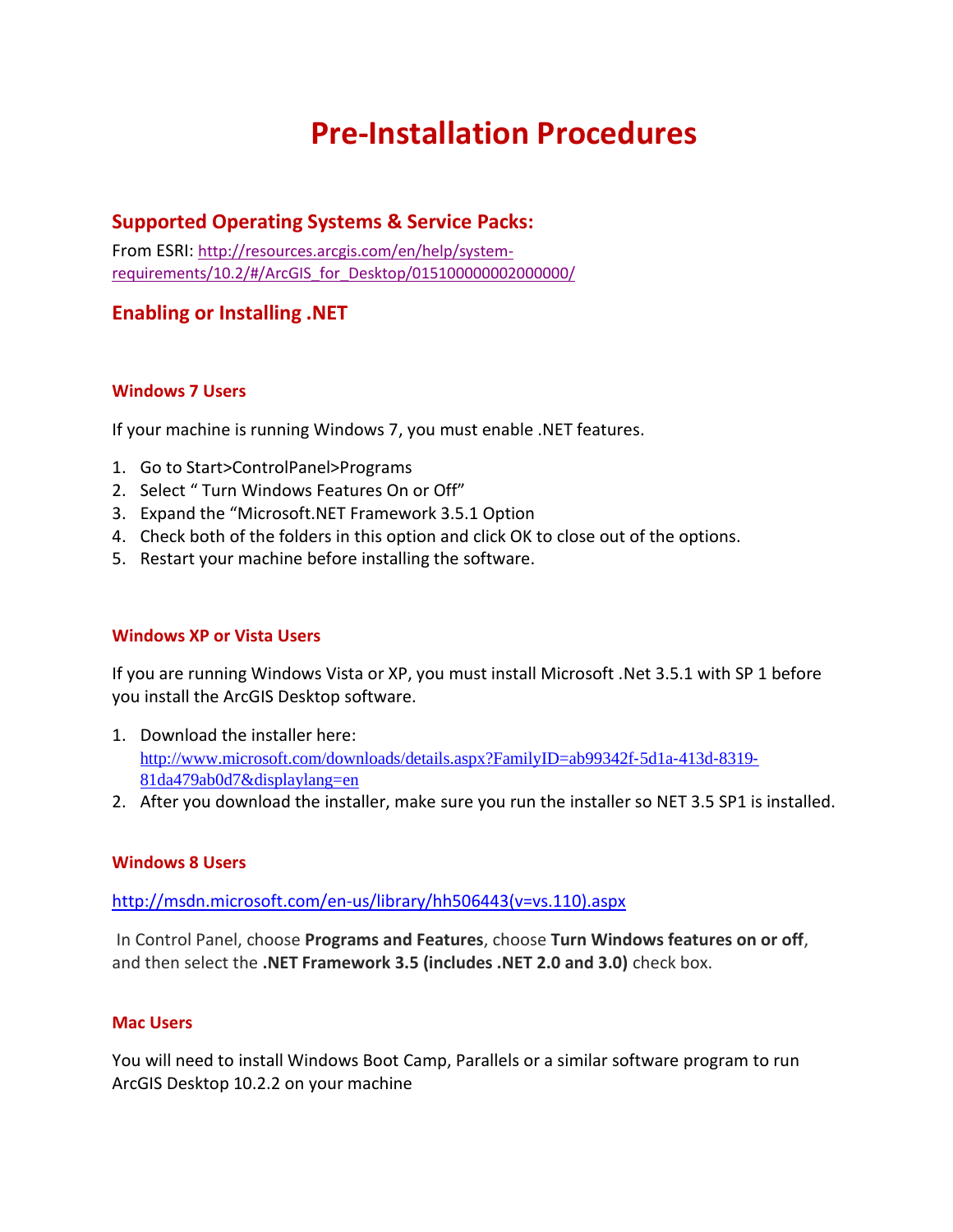# **Installing ArcGIS 10.2.2**

## <span id="page-2-1"></span><span id="page-2-0"></span>**Accessing the Installation Files**

- 1. Make sure you are on campus and on the BSU network (wirelessly connected either as BSU Guest or BSU Secure)
- 2. If you have to install from off campus, you will need to connect to the BSU Network via VPN.
- 3. Click on the following link: [\\libgis\installs\ArcGISDesktop\\_10.2.2](file://libgis/installs/ArcGISDesktop_10.2.2)
	- a. Or you can open Windows Explorer and type *\\libgis\installs\ArcGISDesktop* 10.2.2 in to the address bar and hit enter
- 4. You will need to enter your username and password when prompted
	- a. Username: "**bsu\bsuid**" replacing bsuid with your bsu username.
	- b. Password: your bsu password



### <span id="page-2-2"></span>**Removing Previous Versions of ArcGIS**

ArcGIS 10.2.2 is an upgradeable software update. If you are currently running ArcGIS Desktop 10.1 or higher you don't need to remove anything before installing ArcGIS Desktop 10.2.2

If you are running a version prior to 10.1, you will need to run the 102UninstallUtility.exe to remove them.

1. Click on **the ESRI Application File** (image below)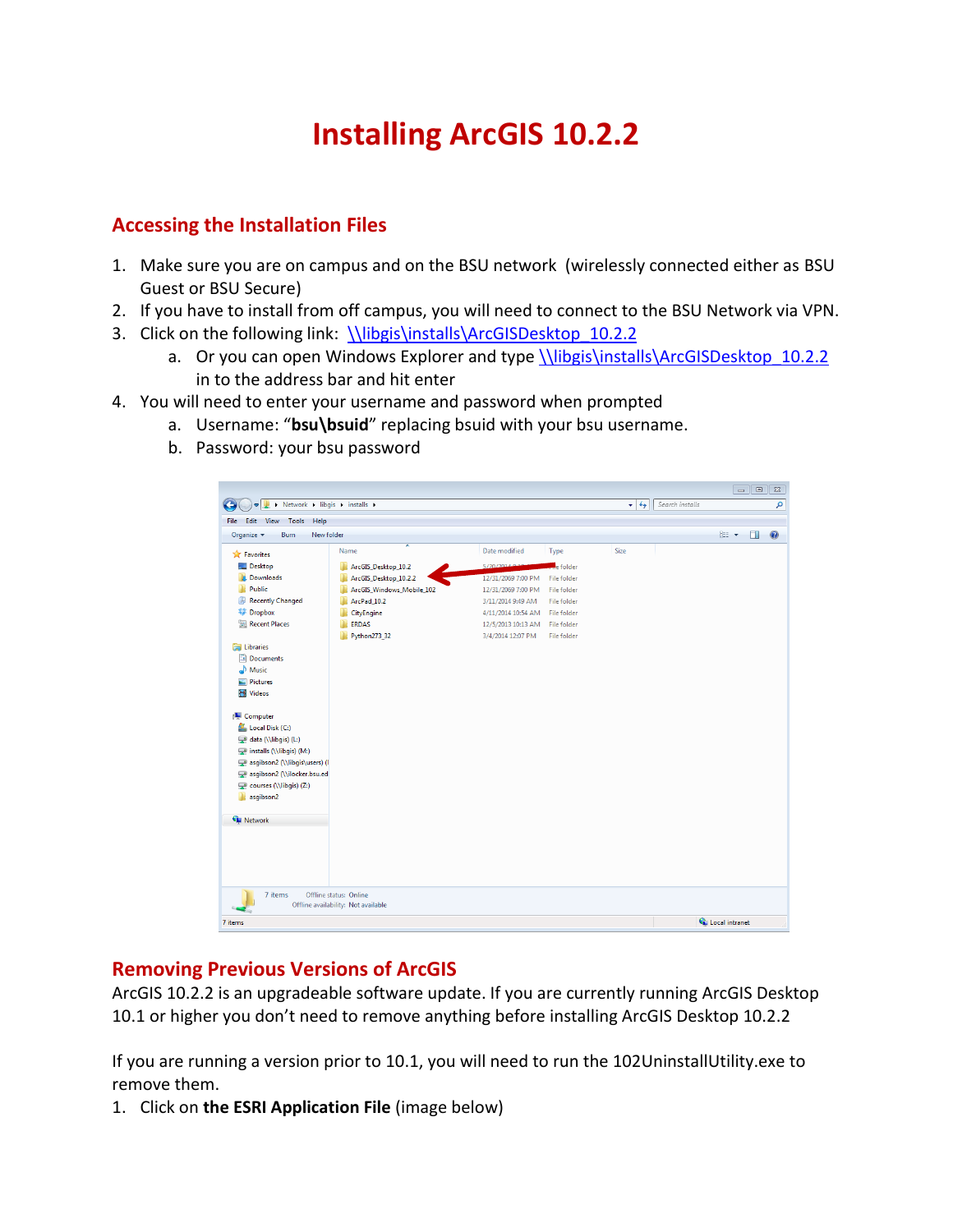|                                                     | > Network > libgis > installs > ArcGIS Desktop 10.2.2 > |                    |                      | $\ddotmark$<br>Sea<br>۰ |
|-----------------------------------------------------|---------------------------------------------------------|--------------------|----------------------|-------------------------|
| File<br>Edit<br>View<br>Tools<br>Help               |                                                         |                    |                      |                         |
| Organize $\blacktriangledown$<br>Burn<br>New folder |                                                         |                    |                      |                         |
|                                                     | ≖                                                       |                    |                      |                         |
| <b>The Favorites</b>                                | Name                                                    | Date modified      | Type                 | Size                    |
| Desktop                                             | <b>ARCSDE PERSONAL</b>                                  | 3/27/2014 11:19 AM | File folder          |                         |
| Downloads                                           | <b>BACKGROUNDGP</b>                                     | 3/27/2014 11:19 AM | File folder          |                         |
| Public                                              | <b>CASETOOLS</b>                                        | 3/27/2014 11:19 AM | File folder          |                         |
| <b>Recently Changed</b>                             | <b>DATAINTEROP</b>                                      | 3/27/2014 11:19 AM | File folder          |                         |
| <b>Dropbox</b>                                      | <b>DATARFVIFWER</b>                                     | 3/27/2014 11:19 AM | File folder          |                         |
| Recent Places                                       | <b>DESKTOP</b>                                          | 3/27/2014 11:19 AM | File folder          |                         |
|                                                     | DOTNET35                                                | 3/27/2014 11:19 AM | File folder          |                         |
| <b>Libraries</b>                                    | <b>HTM</b>                                              | 3/27/2014 11:19 AM | File folder          |                         |
| <b>Documents</b>                                    | <b>LICENSEMANAGER</b>                                   | 3/27/2014 11:19 AM | File folder          |                         |
| Music                                               | <b>PYTHON</b>                                           | 3/27/2014 11:19 AM | File folder          |                         |
| <b>Pictures</b>                                     | <b>SDK DOTNET</b>                                       | 3/27/2014 11:19 AM | File folder          |                         |
| <b>Videos</b>                                       | <b>SDK JAVA</b>                                         | 3/27/2014 11:19 AM | File folder          |                         |
|                                                     | <b>VRACOMPATIBILITY</b>                                 | 3/27/2014 11:19 AM | File folder          |                         |
| Computer                                            | <b>WORKFLOWMANAGER</b>                                  | 3/27/2014 11:19 AM | File folder          |                         |
| Local Disk (C:)                                     | 1022UNINSTALLUTILITY                                    | 3/6/2014 2:29 PM   | Application          | 1.969 KB                |
| data (\\libgis) (L:)                                | e<br>1022UNINSTALLUTILITYGUIDE                          | 2/11/2014 4:44 PM  | <b>HTML Document</b> | 6 KB                    |
| installs (\\libgis) (M:)                            | ۵Ì<br><b>AUTORUM</b>                                    | 12/4/2009 12:52 PM | Setup Information    | $1$ KB                  |
| asgibson2 (\\libgis\users) (I                       | <b>BESRI</b>                                            | 2/28/2014 12:25 AM | Application          | 5,737 KB                |
| asgibson2 (\\ilocker.bsu.ed                         | <b>BESRI</b>                                            | 1/5/2012 2:21 PM   | Icon                 | 319 KB                  |
| courses (\\libgis) (Z:)                             | <b>PI QUICKSTART</b>                                    | 3/19/2014 12:30 PM | <b>HTMI</b> Document | 5 KB                    |
| asgibson2                                           | $\epsilon$ README                                       | 3/19/2014 4:15 PM  | <b>HTML Document</b> | 2 KB                    |

2. In the ArcGIS for Desktop Install Window (image below) click on **Run Utility** under **Uninstall ArcGIS Software prior to ArcGIS 10.1**

\*\*\* If a warning window asks you if you want to make changes to your computer, click yes.\*\*\*\*

|                                                                                                                                                                  |                          |                    | $\mathsf{I}$ $\times$<br><b>ArcGIS</b> for Desktop |
|------------------------------------------------------------------------------------------------------------------------------------------------------------------|--------------------------|--------------------|----------------------------------------------------|
|                                                                                                                                                                  |                          |                    | 10.2.2                                             |
| <b>Quick Start Guide</b>                                                                                                                                         |                          |                    | Readme                                             |
| <b>Uninstall ArcGIS Software prior to ArcGIS 10.1</b>                                                                                                            |                          |                    |                                                    |
|                                                                                                                                                                  |                          | <b>Run Utility</b> |                                                    |
| <b>ArcGIS for Desktop</b>                                                                                                                                        |                          |                    |                                                    |
| <b>ArcGIS for Desktop</b>                                                                                                                                        |                          | Setup              | <b>Install Guide</b>                               |
| ArcGIS for Desktop Background Geoprocessing (64-bit)                                                                                                             |                          | Setup              |                                                    |
| ArcSDE for Microsoft SQL Server 2008 R2 Express (Personal)                                                                                                       |                          | Setup              | <b>Install Guide</b>                               |
| ArcGIS Data Interoperability for Desktop                                                                                                                         |                          | Setup              |                                                    |
| ArcGIS Data Reviewer for Desktop                                                                                                                                 |                          | Setup              | <b>Install Guide</b>                               |
| ArcGIS Workflow Manager for Desktop                                                                                                                              |                          | Setup              | <b>Install Guide</b>                               |
| ArcGIS License Manager - REQUIRED UPDATE FOR ARCGIS DESKTOP AND ENGINE USERS                                                                                     |                          |                    |                                                    |
| ArcGIS License Manager                                                                                                                                           | <b>Ouick Start Guide</b> | Setup              | Reference Guide                                    |
| <b>ArcObjects SDKs</b>                                                                                                                                           |                          |                    |                                                    |
| ArcObjects SDK for Microsoft .NET Framework                                                                                                                      |                          | Setup              |                                                    |
| ArcObjects SDK for Java                                                                                                                                          |                          | Setup              |                                                    |
| The Solaris and Linux setups for the License Manager are included on the media; see the Quick Start and License Manager Reference Guide for more<br>information. |                          |                    |                                                    |
|                                                                                                                                                                  |                          |                    | <b>Browse</b>                                      |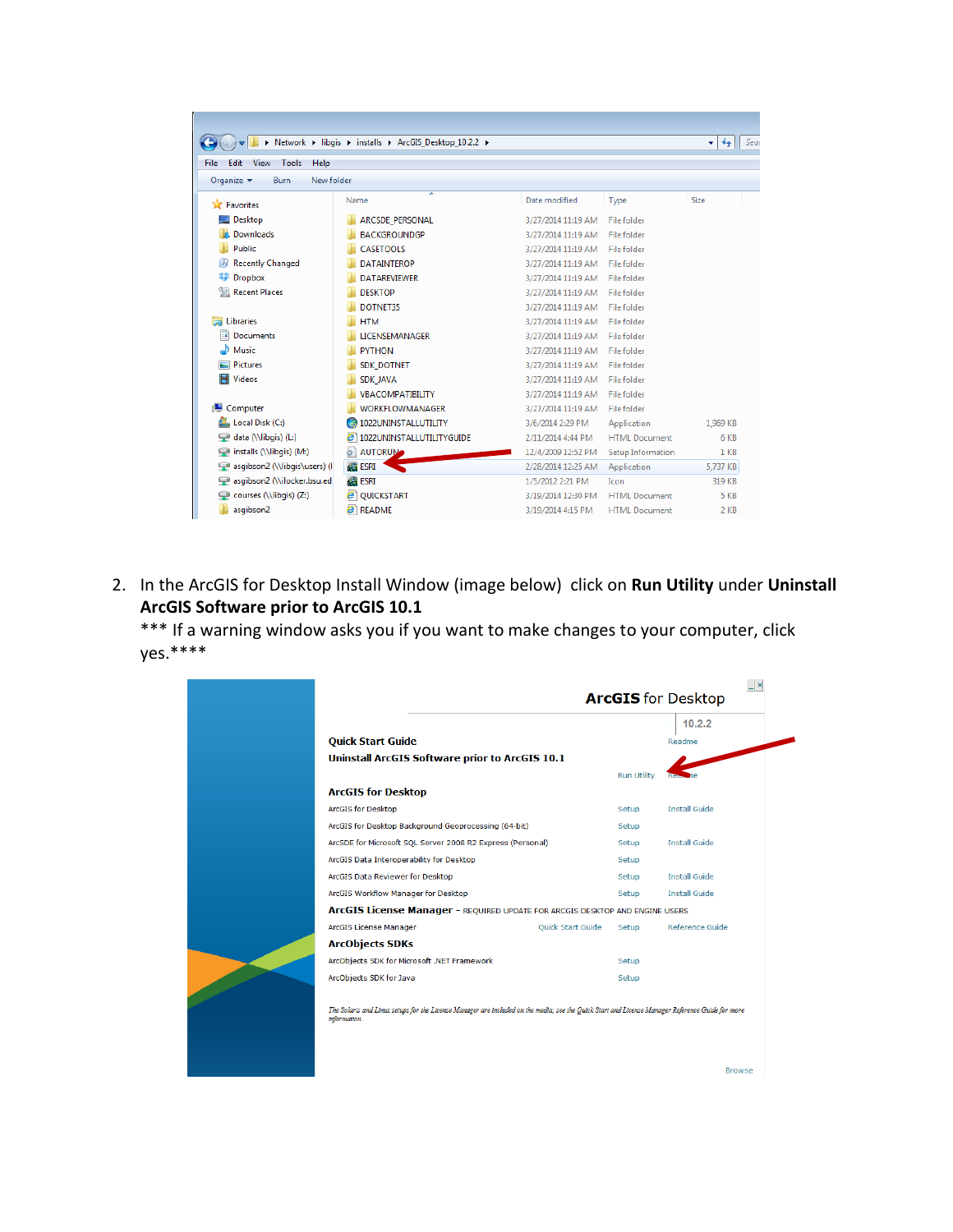## **Installing 10.2.2**

- 1. In the ArcGIS for **Desktop 10.2.2 Install Window** (image above) click **Setup** for ArcGIS Desktop
- 2. \*\*\*Click yes if a warning window asks you if you want to make changes to your computer\*\*\*
- 3. Accept the License Agreement and choose a **complete** installation on the next window.
- 4. Accept all the default locations and keep clicking next and install until the program begins to install. Installation could take an hour. Click **Finish** on window that tells you Desktop has been successfully installed.

| ArcGIS 10.2.2 for Desktop Setup                               | 23 |
|---------------------------------------------------------------|----|
| ArcGIS 10.2.2 for Desktop has been successfully<br>installed. |    |
| Click the Finish button to exit this installation.            |    |
|                                                               |    |
|                                                               |    |
|                                                               |    |
| Finish<br>$<$ Back<br>Cancel                                  |    |

## <span id="page-4-0"></span>**Choosing the Correct License Manager**

If you have installed ArcGIS10.2.2 with no previous version of ArcGIS on your machine, you should be directly taken to the ArcGIS Administrator Wizard once the software installation has completed. If this window doesn't automatically pop up you can open it from **start>All Programs>ArcGIS>ArcGIS Administrator** and then click on the **Desktop** folder in the left panel. (Image below)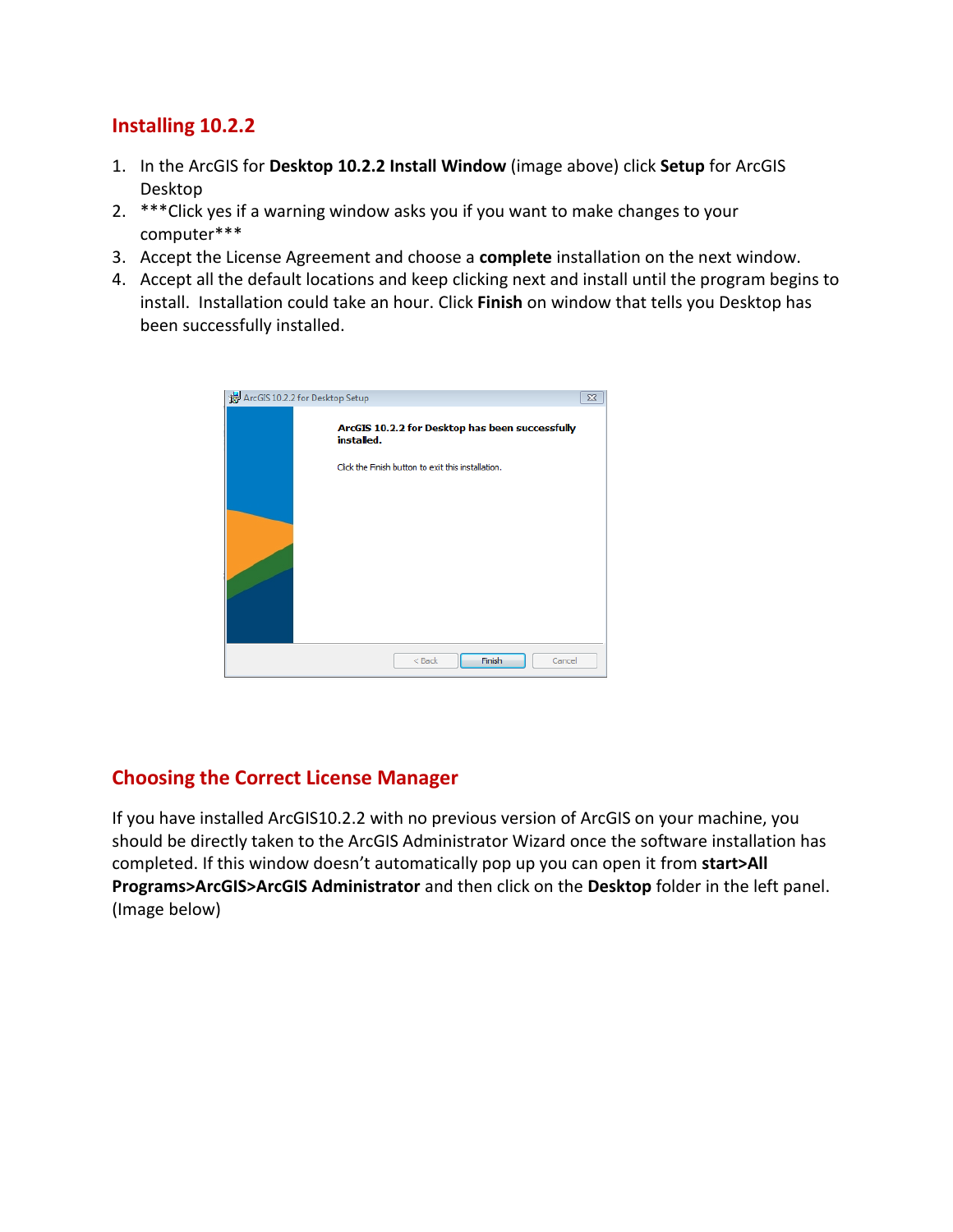| ArcGIS Administrator                                                                                                                                                                | $\Sigma$<br>回<br>$\Box$                                                                                                                                                                                                                                                                                                                                                                                                                                                                                                                                                                                                                                                                                                                                                                                         |
|-------------------------------------------------------------------------------------------------------------------------------------------------------------------------------------|-----------------------------------------------------------------------------------------------------------------------------------------------------------------------------------------------------------------------------------------------------------------------------------------------------------------------------------------------------------------------------------------------------------------------------------------------------------------------------------------------------------------------------------------------------------------------------------------------------------------------------------------------------------------------------------------------------------------------------------------------------------------------------------------------------------------|
| ArcGIS (MAP202)<br>□ <b>P</b> Desktop<br>Availability<br><b>Borrow/Return</b><br><b>E</b> CityEngine<br>Availability<br>Borrow/Return<br><b>Support Operations</b><br>Data Licenses | ArcGIS Configuration Information:<br><b>DESKTOP</b><br><b>Installation Information</b><br>Product Name: ArcGIS 10.2.2 for Desktop<br>Release Version: 10.2.2<br>Product Version: 10.2.2.3552<br>Installation Folder: C: \Program Files (x86)\ArcGIS\Desktop10.2\<br>Installed Bv: ASGIBSON2<br>Install Date: 5/20/2014<br><b>Install Time: 9:51:10</b><br>Install Image: \\libgis\installs\ArcGIS_Desktop_10.2.2\DESKTOP\Setup   E<br>Current User: ASGIBSON2<br>Application Data Folder: C:\Users\asgibson2\AppData\Roaming<br>System Temporary Folder: C:\Users\ASGIBS~1\AppData\Local\Temp\<br><b>Service Pack Information</b><br>ArcGIS Service Pack: 0 (build 0)<br><b>License Manager Environment Variable Information</b><br>ARCGIS LICENSE FILE: N/A<br>LM LICENSE FILE: N/A<br><b>CITYENGINE</b><br>m. |
|                                                                                                                                                                                     | Machine IDs<br>Advanced                                                                                                                                                                                                                                                                                                                                                                                                                                                                                                                                                                                                                                                                                                                                                                                         |
| Help                                                                                                                                                                                | OK<br>Cancel<br>Apply                                                                                                                                                                                                                                                                                                                                                                                                                                                                                                                                                                                                                                                                                                                                                                                           |

1. Under **Select a Product** choose **"Advanced (ArcInfo) Concurrent Use"**

| ArcGIS Administrator                                                                                                                                                              | $\parallel x$<br>H 0 I<br>$-$                                                                                                                                                                                                                                                                                                                                                                                                                               |
|-----------------------------------------------------------------------------------------------------------------------------------------------------------------------------------|-------------------------------------------------------------------------------------------------------------------------------------------------------------------------------------------------------------------------------------------------------------------------------------------------------------------------------------------------------------------------------------------------------------------------------------------------------------|
| □ 图 ArcGIS (MAP202)<br>□ → Desktop<br>Availability<br>Borrow/Return<br>CityEngine<br>e<br>╼<br>Availability<br>Borrow/Return<br><b>Support Operations</b><br><b>Data Licenses</b> | Select the software product to be used for ArcGIS for Desktop applications:<br>Advanced (ArcInfo) Concurrent Use<br>Standard (ArcEditor) Concurrent Use<br>⊙<br>Basic (ArcView) Concurrent Use<br>Advanced (ArcInfo) Single Use<br>Standard (ArcEditor) Single Use<br>Basic (ArcView) Single Use<br>License Manager (for Concurrent Use software products):<br>Change<br>Launch the Authorization Wizard to authorize Single Use features:<br>Authorize Now |
| <b>Help</b>                                                                                                                                                                       | <b>Apply</b><br>OK<br>Cancel                                                                                                                                                                                                                                                                                                                                                                                                                                |

2. Under **Define a License Manager for Concurrent Use products** click on **Change,** and **type libgis;libxi** in the window that pops up (image below) and click **OK.**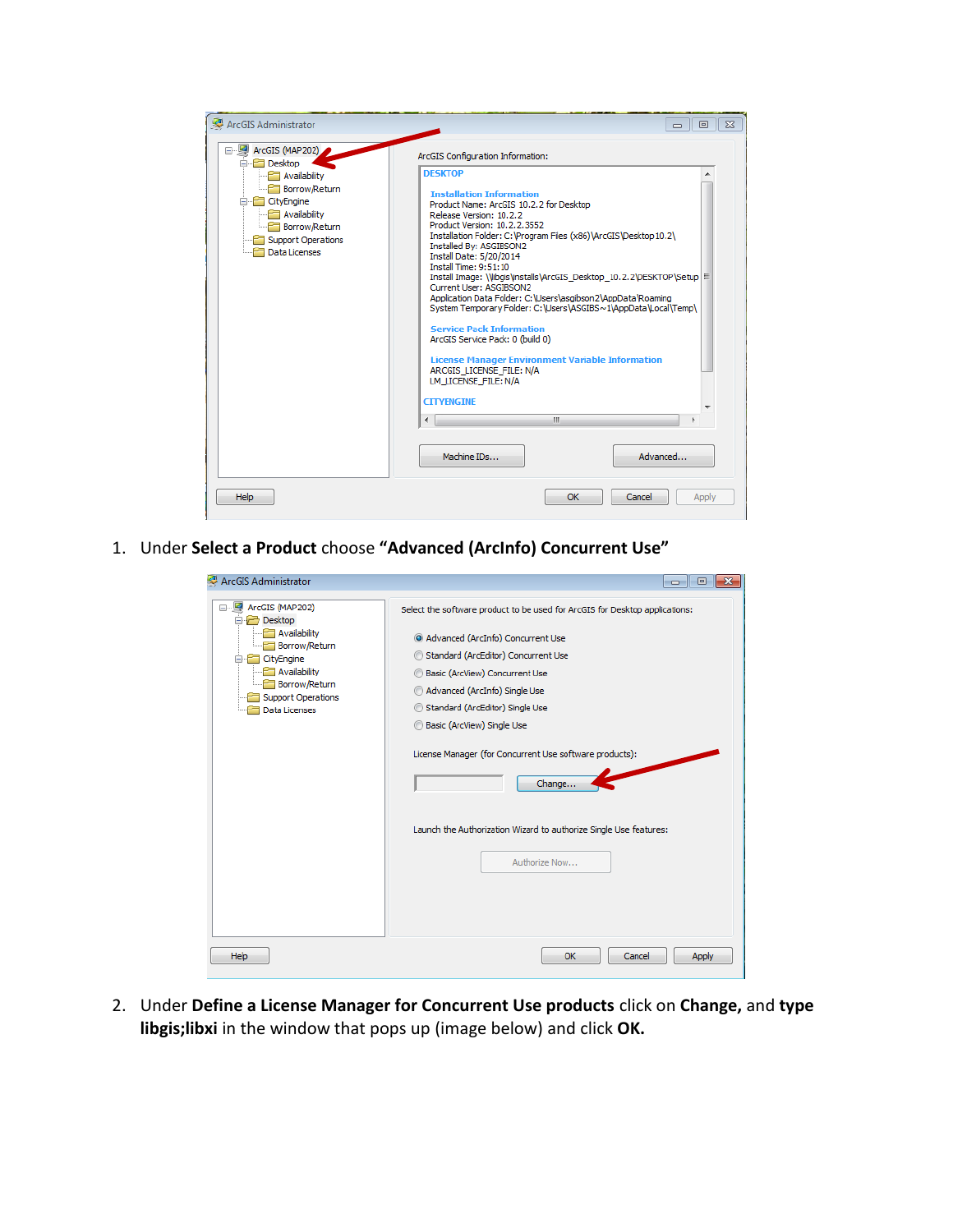| Change License Manager                                                                                                                                                                         |  |
|------------------------------------------------------------------------------------------------------------------------------------------------------------------------------------------------|--|
| License Manager<br>Browse for a License Manager on the network or<br>enter one or more License Managers separated by<br>";". To specify a port use the <port>@<host><br/>syntax.</host></port> |  |
| libgis; libxi<br>Browse                                                                                                                                                                        |  |
| Cancel                                                                                                                                                                                         |  |

3. Click on the **Availability** folder in the left panel

| Version                | <b>Expires</b>                                                                                                                                                                                                                                            | Licenses | Available                                                                                                                                                                                                                                                                                                                                                                                                                                 |                                                                                    |
|------------------------|-----------------------------------------------------------------------------------------------------------------------------------------------------------------------------------------------------------------------------------------------------------|----------|-------------------------------------------------------------------------------------------------------------------------------------------------------------------------------------------------------------------------------------------------------------------------------------------------------------------------------------------------------------------------------------------------------------------------------------------|------------------------------------------------------------------------------------|
|                        |                                                                                                                                                                                                                                                           | 600      | 598                                                                                                                                                                                                                                                                                                                                                                                                                                       |                                                                                    |
|                        |                                                                                                                                                                                                                                                           | 600      | 600                                                                                                                                                                                                                                                                                                                                                                                                                                       |                                                                                    |
|                        |                                                                                                                                                                                                                                                           | 600      | 600                                                                                                                                                                                                                                                                                                                                                                                                                                       |                                                                                    |
|                        |                                                                                                                                                                                                                                                           | 600      | 600                                                                                                                                                                                                                                                                                                                                                                                                                                       |                                                                                    |
|                        |                                                                                                                                                                                                                                                           | 600      | 600                                                                                                                                                                                                                                                                                                                                                                                                                                       |                                                                                    |
|                        |                                                                                                                                                                                                                                                           | 600      | 600                                                                                                                                                                                                                                                                                                                                                                                                                                       |                                                                                    |
|                        |                                                                                                                                                                                                                                                           | 600      | 600                                                                                                                                                                                                                                                                                                                                                                                                                                       |                                                                                    |
|                        |                                                                                                                                                                                                                                                           | 600      | 600                                                                                                                                                                                                                                                                                                                                                                                                                                       |                                                                                    |
|                        |                                                                                                                                                                                                                                                           | 600      | 600                                                                                                                                                                                                                                                                                                                                                                                                                                       |                                                                                    |
|                        |                                                                                                                                                                                                                                                           |          | 600                                                                                                                                                                                                                                                                                                                                                                                                                                       |                                                                                    |
|                        |                                                                                                                                                                                                                                                           | 600      | 600                                                                                                                                                                                                                                                                                                                                                                                                                                       |                                                                                    |
|                        |                                                                                                                                                                                                                                                           |          | 600                                                                                                                                                                                                                                                                                                                                                                                                                                       |                                                                                    |
|                        |                                                                                                                                                                                                                                                           | 600      | 600                                                                                                                                                                                                                                                                                                                                                                                                                                       |                                                                                    |
|                        |                                                                                                                                                                                                                                                           | 600      | 600                                                                                                                                                                                                                                                                                                                                                                                                                                       |                                                                                    |
|                        |                                                                                                                                                                                                                                                           |          | 600                                                                                                                                                                                                                                                                                                                                                                                                                                       |                                                                                    |
|                        | m.                                                                                                                                                                                                                                                        |          |                                                                                                                                                                                                                                                                                                                                                                                                                                           | ь                                                                                  |
| <b>Spatial Analyst</b> | Desktop Advanced<br>$10.1 - 10.2$<br>Network Analyst<br><b>Geostatistical Analyst</b><br><b>Tracking Analyst</b><br>Data Interoperability<br>Business Analyst St<br><b>Workflow Manager</b><br>Production Mapping<br>Defense Mapping<br>Maritime Charting |          | <b>ArcGIS for Desktop Advanced (Concurrent Use)</b><br>$30 - nov - 2$<br>$10.1 - 10.2$ 30-nov-2<br>$10.1 - 10.2$ 30-nov-2<br>$10.1 - 10.2$ 30-nov-2<br>10.1-10.2 30-nov-2<br>$10.1 - 10.2$ 30-nov-2<br>$10.1 - 10.2$ 30-nov-2<br>$10.1 - 10.2$ 30-nov-2<br>10.1-10.2 30-nov-2<br>10.1-10.2 30-nov-2 600<br>$10.1 - 10.2$ 30-nov-2<br>10.1-10.2 30-nov-2 600<br>$10.1 - 10.2$ 30-nov-2<br>$10.1 - 10.2$ 30-nov-2<br>10.1-10.2 30-nov-2 600 | These are the licenses currently accessible from the license server you specified: |

- 4. If ArcGIS is correctly configured, you should see a list of available licenses and their expiration dates in the panel on the right.
- 5. Click **OK** to apply the settings and close the ArcGIS Administrator

## <span id="page-6-0"></span>**Borrowing a License from the License Manager to Allow for "No Network or Coverage" Use while Disconnected from the License Server**

Instead of the ESRI Site License Coordinator creating a single-use license file for every faculty laptop, end users can now "borrow" a license directly from the License Manager. This will allow users access to the GIS software while not on the BSU network and when there is no internet coverage. Licenses can be borrowed for 365 days (or until the end of the annual contract, November 30th)

\*\*\* When borrowing a license, make sure that you are actually on a campus network such as BSUSecure or BSUguest and not accessing the software via the VPN. You will not be able to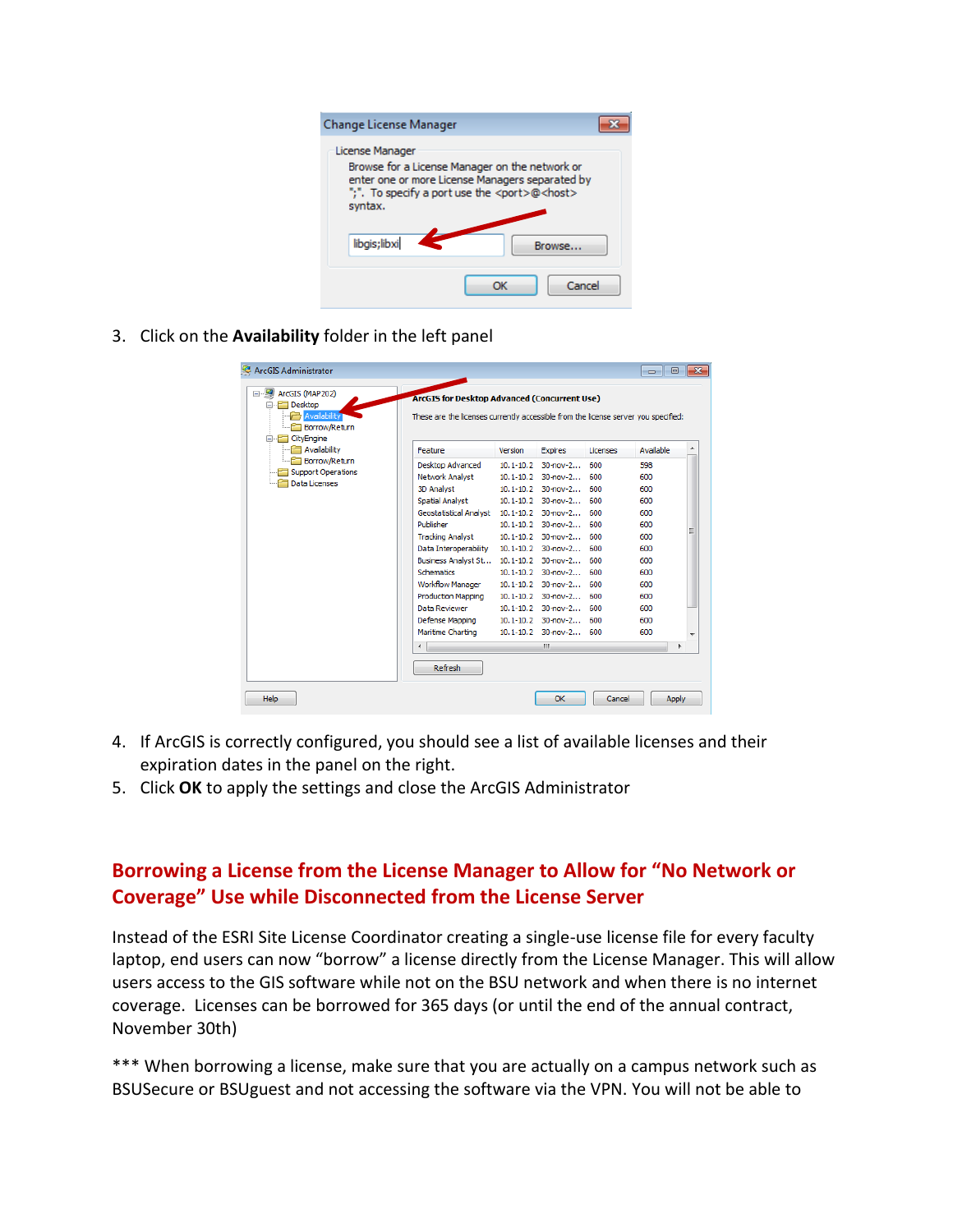access the software while in the field if you borrow the license while accessing the network via VPN\*\*

- 1. Open the ArcGIS Administrator **start>All Programs>ArcGIS>ArcGIS Administrator**
- 2. Under Desktop in the left hand window click on **Borrow/Return**

| ArcGIS Administrator                                                                                                                                                                        |                                                                                                                                                                                                               | $\parallel x$<br>- - 0                                                            |
|---------------------------------------------------------------------------------------------------------------------------------------------------------------------------------------------|---------------------------------------------------------------------------------------------------------------------------------------------------------------------------------------------------------------|-----------------------------------------------------------------------------------|
| ArcGIS (MAP202)<br>$\Box$<br>⊟ <b>P</b> Desktop<br>Availability<br>Borrow/Return<br>→<br>□ CityEngine<br>Availability<br>Borrow/Return<br><b>Support Operations</b><br><b>Data Licenses</b> | click Apply.<br><b>Borrow For:</b><br>365<br>Days<br>The maximum borrow limit is 365 days. Contact your License Administrator to<br>modify this value.<br><b>ArcGIS for Desktop Advanced (Concurrent Use)</b> | To borrow or return licenses, check or uncheck the boxes next to the features and |
|                                                                                                                                                                                             | Feature                                                                                                                                                                                                       | Borrowed<br>Version                                                               |
|                                                                                                                                                                                             | Desktop Advanced                                                                                                                                                                                              | ☑<br>$10.1 - 1$                                                                   |
|                                                                                                                                                                                             | Network Analyst                                                                                                                                                                                               | $10.1 - 1$<br>罓                                                                   |
|                                                                                                                                                                                             | 3D Analyst                                                                                                                                                                                                    | ☑<br>$10.1 - 1$                                                                   |
|                                                                                                                                                                                             | <b>Spatial Analyst</b>                                                                                                                                                                                        | $10.1 - 1$<br>☑                                                                   |
|                                                                                                                                                                                             | <b>Geostatistical Analyst</b>                                                                                                                                                                                 | Ξ<br>10.1-1 $\Box$                                                                |
|                                                                                                                                                                                             | Publisher                                                                                                                                                                                                     | $10.1 - 1$<br>罓                                                                   |
|                                                                                                                                                                                             | <b>Tracking Analyst</b>                                                                                                                                                                                       | $10.1 - 1$<br>罓                                                                   |
|                                                                                                                                                                                             | Data Interoperability                                                                                                                                                                                         | 10.1-1 <b>☑</b>                                                                   |
|                                                                                                                                                                                             | <b>Business Analyst Standard</b>                                                                                                                                                                              | $10.1 - 1$<br>П                                                                   |
|                                                                                                                                                                                             | <b>Schematics</b>                                                                                                                                                                                             | $10.1 - 1$<br>☑                                                                   |
|                                                                                                                                                                                             | <b>Workflow Manager</b>                                                                                                                                                                                       | 10.1-1 $\Box$                                                                     |
|                                                                                                                                                                                             | Production Mapping                                                                                                                                                                                            | $10.1 - 1$<br>罓                                                                   |
|                                                                                                                                                                                             |                                                                                                                                                                                                               |                                                                                   |

3. Click the box for **Desktop Advanced** and any extensions that you may need. And click **Apply** and then **OK** close the window.

## <span id="page-7-0"></span>**ArcGIS10.2.2 Post-Installation Instructions**

### <span id="page-7-1"></span>**Enabling Extensions in ArcGIS Desktop**

Once your software has been installed and licensed, you should turn on all the available extensions in ArcGIS Desktop.

- 1. Open **ArcMap10.2** (Start>All Programs>ArcGIS>ArcGIS10.2.2)
- 2. Click **Open** to open a blank map on the window that pops up
- 3. On the Main Menu, click on **Customize** and **Extensions** to open the **Extension Manager**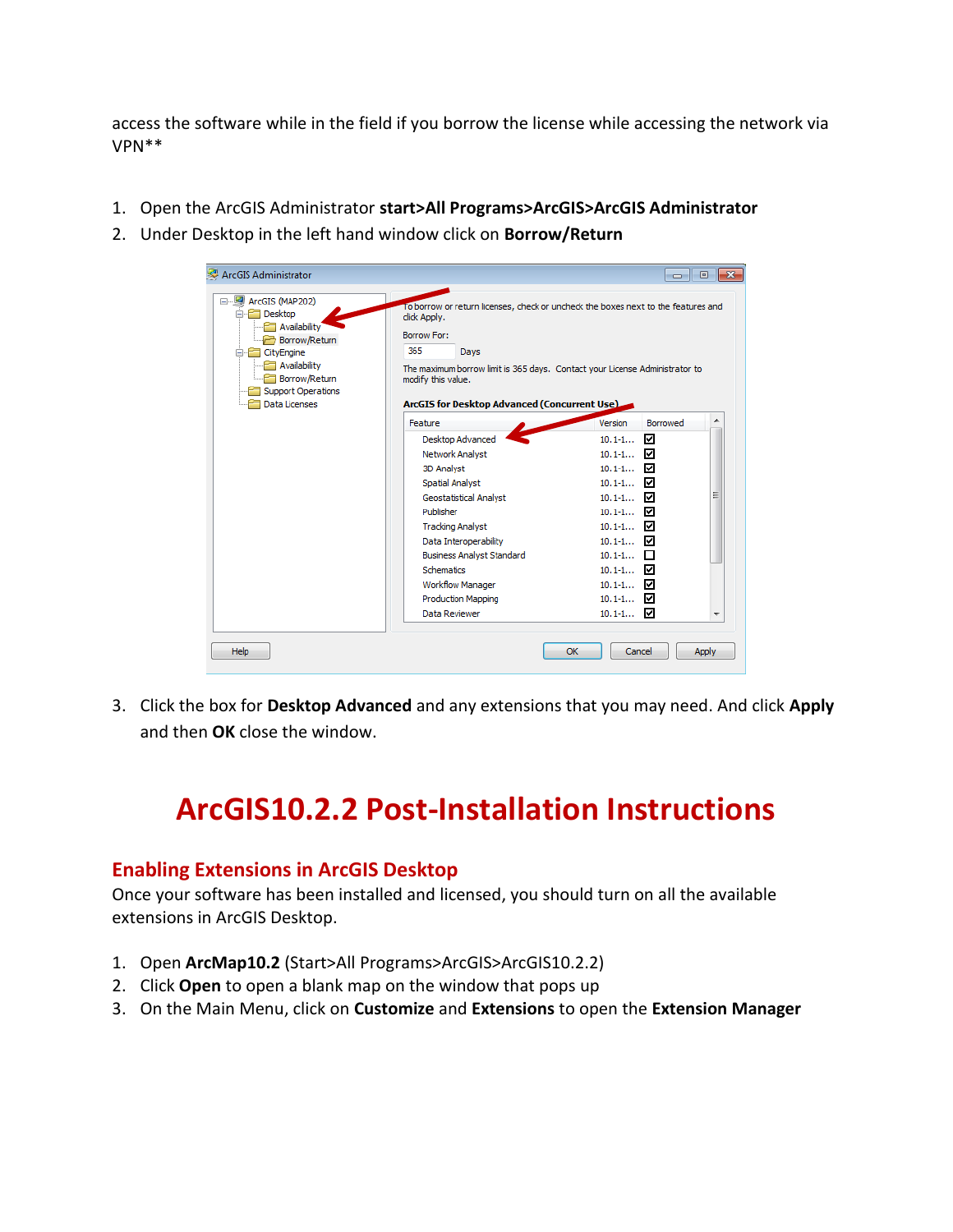| largescale - ArcMap                                                                                                                                                                                                                                                                                                                                                                                                                                                          |                 |                                                                                                                                   |
|------------------------------------------------------------------------------------------------------------------------------------------------------------------------------------------------------------------------------------------------------------------------------------------------------------------------------------------------------------------------------------------------------------------------------------------------------------------------------|-----------------|-----------------------------------------------------------------------------------------------------------------------------------|
| Edit View<br>Bookmarks Insert Selection<br><b>File</b>                                                                                                                                                                                                                                                                                                                                                                                                                       | Geoprocessing   | Windows<br>Help<br>Customize                                                                                                      |
| HBBB % @ B x   9 @   ◆ -                                                                                                                                                                                                                                                                                                                                                                                                                                                     |                 | <b>Toolbars</b><br>◘ ਇ∘                                                                                                           |
| $\mathbb{E} \left[ \mathbb{E} \left[ \mathbb{E} \left[ \mathbb{E} \left[ \mathbb{E} \left[ \mathbb{E} \left[ \mathbb{E} \left[ \mathbb{E} \left[ \mathbb{E} \left[ \mathbb{E} \left[ \mathbb{E} \left[ \mathbb{E} \left[ \mathbb{E} \left[ \mathbb{E} \left[ \mathbb{E} \left[ \mathbb{E} \left[ \mathbb{E} \left[ \mathbb{E} \left[ \mathbb{E} \left[ \mathbb{E} \left[ \mathbb{E} \left[ \mathbb{E} \left[ \mathbb{E} \left[ \mathbb{E} \left[ \mathbb{$<br>$ \mathbf{k} $ | $\frac{++}{--}$ | Extensions<br>$\text{tor}$ $\rightarrow$ $\uparrow$ <sub>a</sub> $\rightarrow$ $\rightarrow$                                      |
| $4 \times$<br><b>Table Of Contents</b>                                                                                                                                                                                                                                                                                                                                                                                                                                       |                 | $Ad++$<br>الليسية<br><b>Extensions</b>                                                                                            |
| $\mathbb{R}$ $\downarrow$ $\Theta$ $\otimes$ $\bullet$ $\downarrow$ $\boxdot$                                                                                                                                                                                                                                                                                                                                                                                                |                 | Cul<br>Select the ArcGIS Desktop                                                                                                  |
| Layers<br>▲                                                                                                                                                                                                                                                                                                                                                                                                                                                                  |                 | Sty<br>extensions you want to use.                                                                                                |
| $\Box$ city<br>E.                                                                                                                                                                                                                                                                                                                                                                                                                                                            |                 | Extensions provide extended<br>Ard                                                                                                |
| contours<br>$\Box$<br>. .                                                                                                                                                                                                                                                                                                                                                                                                                                                    | ∞               | capabilities and usually require<br>that you have a license to use<br>them. The dialog lists the<br>extensions that are currently |
| Mexico Map<br>☑<br>Θ                                                                                                                                                                                                                                                                                                                                                                                                                                                         |                 | installed on your system and                                                                                                      |
| $\Box$ City (points)<br>$\Box$                                                                                                                                                                                                                                                                                                                                                                                                                                               |                 | which work with the application<br>you are currently using.                                                                       |
| <b>B</b> Large City Labels<br>$\left  + \right $                                                                                                                                                                                                                                                                                                                                                                                                                             |                 |                                                                                                                                   |
| ◯! Selected Major Cities<br>$\Box$                                                                                                                                                                                                                                                                                                                                                                                                                                           |                 |                                                                                                                                   |
| >1,000,000<br>۰                                                                                                                                                                                                                                                                                                                                                                                                                                                              |                 |                                                                                                                                   |

4. Click on all the available extensions and click **close.**

| <b>Extensions</b>                                                                                                              |  |
|--------------------------------------------------------------------------------------------------------------------------------|--|
| Select the extensions you want to use.<br>3D Analyst<br>Manager Manager<br><sup></sup> – ArcScan<br>- Ø Geostatistical Analyst |  |
| - Metwork Analyst<br>-- <mark>√</mark> Publisher<br>- Ø Schematics<br>– Ø Spatial Analyst                                      |  |
| <b>IF</b> Tracking Analyst                                                                                                     |  |
| Description:                                                                                                                   |  |
| 3D Analyst 10.2.2<br>Copyright @1999-2014 Esri Inc. All Rights Reserved                                                        |  |
| Provides tools for surface modeling and 3D visualization.                                                                      |  |
| Close                                                                                                                          |  |

5. You should repeat the above steps for ArcCatalog 10.2.2

### <span id="page-8-0"></span>**Setting up Relative Paths as the Default for all Map Documents**

Relative paths are essential for those who need to move from one machine to another easier and with far few broken links. For public access and lab computers this is very important.

1. In the Main Menu Click on **Customize** and **ArcMap Options**